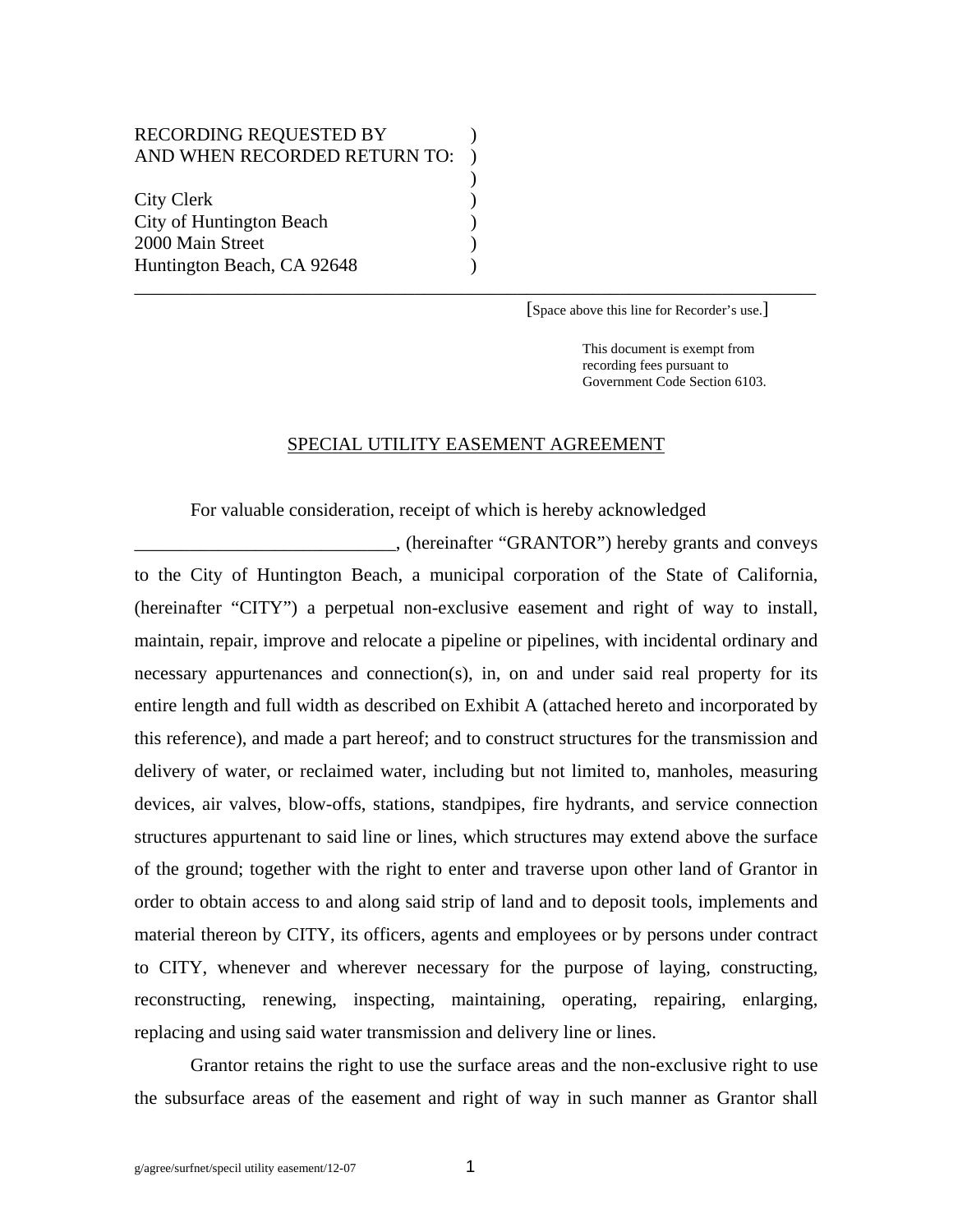deem proper. Grantor may request CITY to change or relocate CITY's water mains or any equipment incidental thereto, at Grantor's expense. In the performance of any of the work which CITY is authorized to perform in the area of such easement and right of way, CITY shall avoid, to the extent reasonably possible, any damage or interference with other installations in the areas of such easement or right of way. Grantor shall not alter the grade, surface or overhead conditions without prior written approval from the CITY. There shall also be no less than 20 feet of clear vertical space immediately above the surface areas of the easement measured from finished ground level, nor shall any trees be located within, or overhand into the easement ground area. The CITY agrees to confer with Grantor thereof in order that CITY activity will result in a minimum of inconvenience or hardship.

 CITY accepts the easement and right of way granted hereby with the knowledge that Grantor intends to improve the surface of the easement herein granted and use the same for motor vehicle travel, pedestrian access, landscaping and related purposes. In making any installation or in the performance of any work, CITY shall adequately protect its installations against such use. In making any use of this easement, CITY shall:

 (a) Make adequate provision for the safety and convenience of all persons using such areas or other improvements or facilities in such areas;

 (b) Replace and restore the areas and surface improvements to the condition in which they were prior to the performance of such work, except for any enhanced pavement treatments other than asphalt concrete, any landscaping, and any landscape irrigation facilities which shall be the responsibility of Grantor;

 (c) Have no obligation for maintenance, repair or replacement of enhanced pavement treatments, landscaping or irrigation facilities; and

 (d) Hold Grantor and other users of the easements harmless against all claims, liabilities or expenses, including costs and attorneys' fees, arising from CITY's use of such area.

 In its use of the easement and right of way herein granted, CITY shall not permit any claim, lien or other encumbrance arising from such use to accrue against or attach to